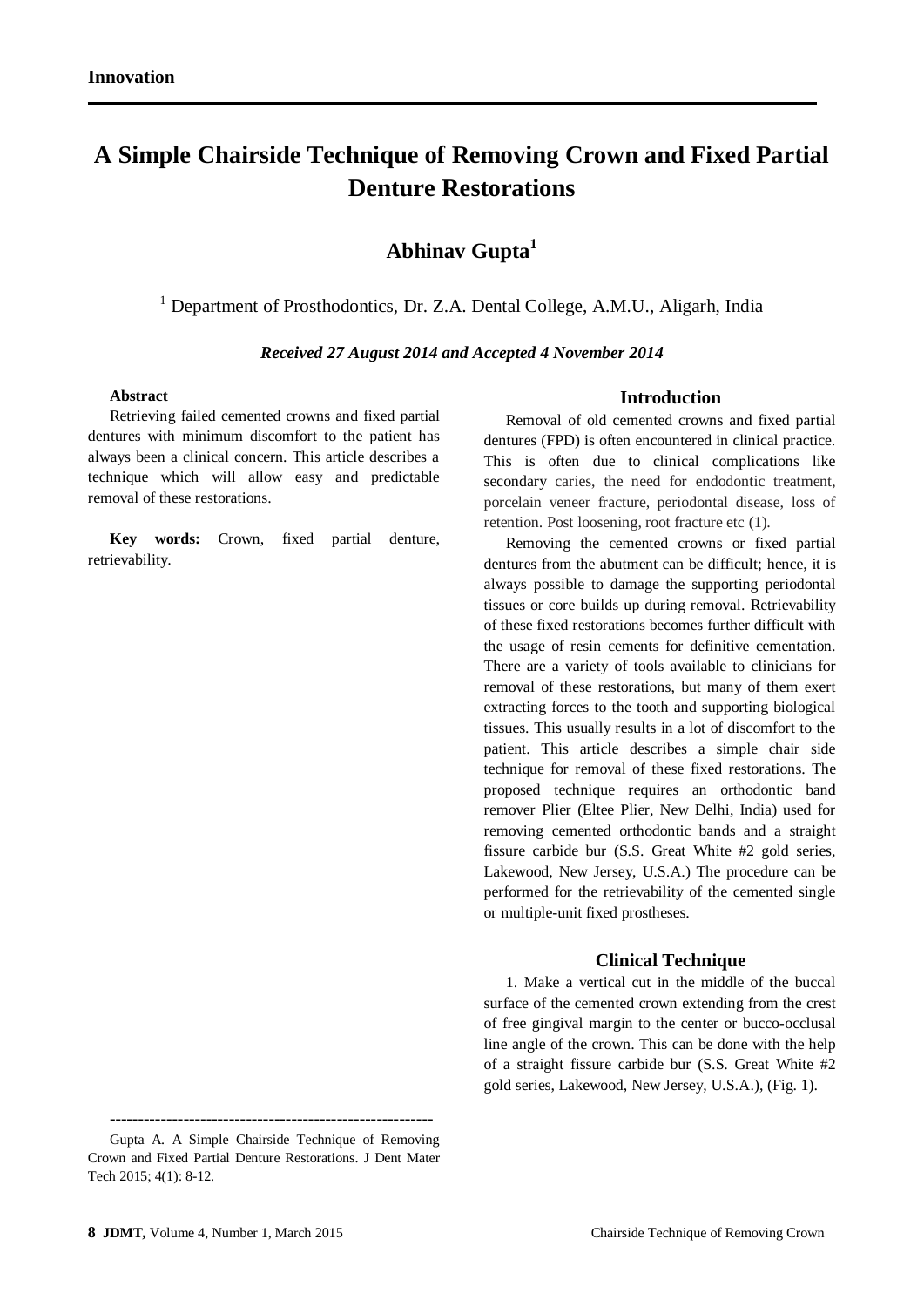

**Figure 1.** Vertical cut made on the buccal surface with carbide straight fissure bur

2. Apply Orthodontic band remover Plier (Eltee Plier, New Delhi, India) by keeping the top flat end of the plier on the occlusal surface and the bottom curved end on the gingival border of the cemented crown.

3. Application of manual pressure to the top flat end of Plier exerts pressure directed apically through the center of the tooth. The curved end of Plier kept on the

gingival margin applies a simultaneous coronal force to the cemented crown sufficient enough to break the cement seal and lift up the gingival margin of casting out of the abutment. The counteracting force from the top end will balance the extracting force from the bottom end of the Plier (Fig. 2).



**Figure 2.** Orthodontic band remover Plier applied for elevating crown margin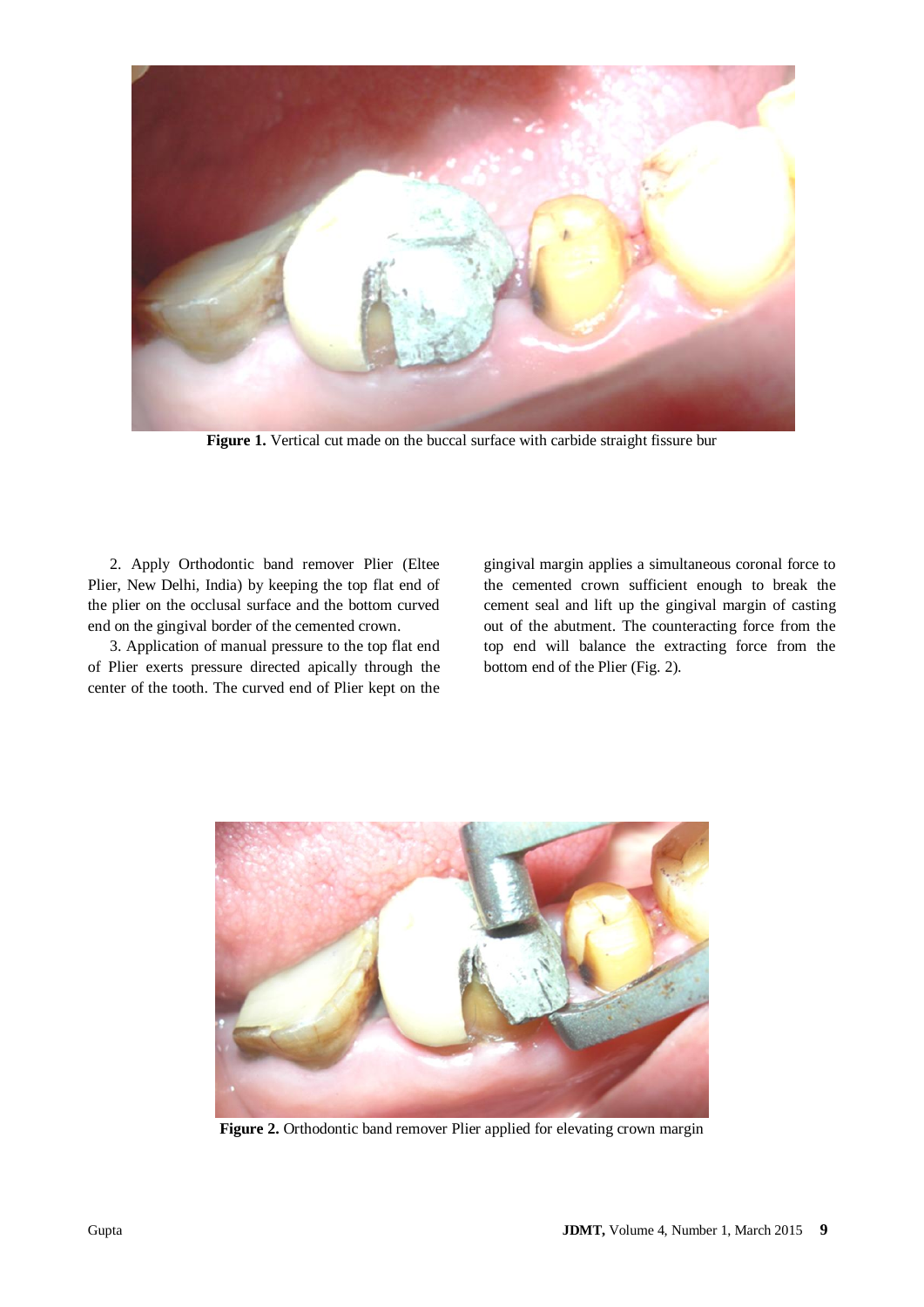4. If there is resistance to lifting of crown margin, vertical cut can be extended further occlusally. This will make the lifting of the gingival margin of casting is done more easily due to greater flexibility.

5. The same technique can be applied to the retainers of fixed partial denture (Figs. 3-5).



**Figure 3.** Vertical cut made on the retainer of fixed partial denture



**Figure 4.** Application of Orthodontic band remover Plier on anterior FPD retainer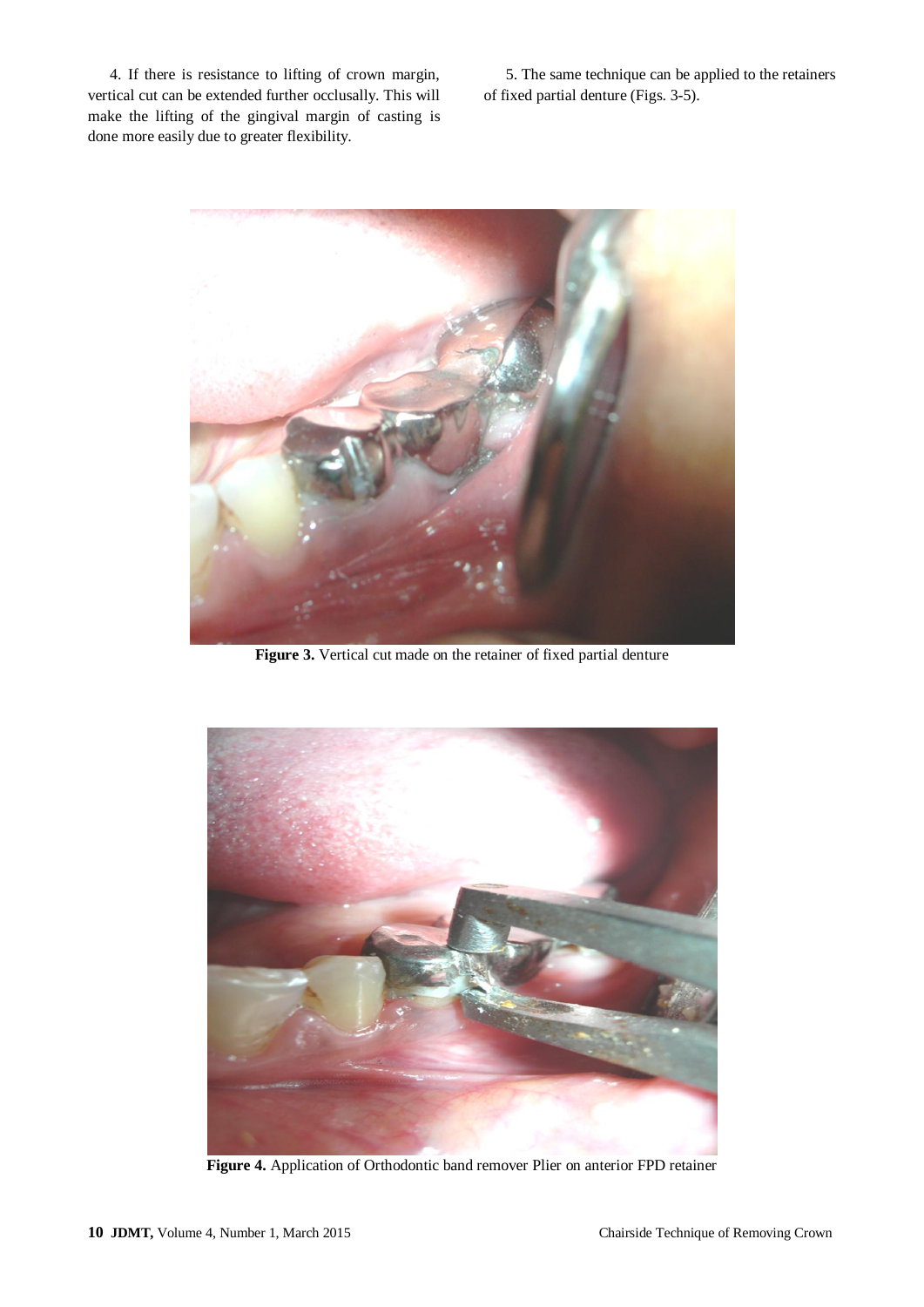

**Figure 5.** Elevated gingival margin of FPD retainer

#### **Discussion**

The presented technique describes a predictable retrievable method of cemented fixed crown and bridge restorations. Similar to the technique proposed by Okamoto et al. (2) and Schweitzer et al. (3) to retrieve cement retained implant prosthesis, this technique also uses a simultaneous counteracting apical and a coronal force to dislodge the superstructure. Due to the counteracting forces, extracting forces on the periodontium are resisted, so the procedure brings much comfort to the patient. However, the techniques proposed by Okamotoet al. (2) and Schweitzer et al. (3) use a pre-prepared guide hole or slot in the casting itself to get a purchase point for retrievability. But this cannot be used on a tooth retained fixed prosthesis as compared to implant retained fixed prosthesis due to greater chances of secondary caries. Semiconservative technique such as wamkey (4) also uses the same principle for dislodgement of crowns but it is difficult to locate the interface between the occlusal surfaces of the underlying core and requires an expensive armamentarium as compared to the presented technique. The only disadvantage of the technique is damage to the preexisting fixed restoration due to vertical cut made during retrieval. But this disadvantage can be overlooked considering the painless removal of the restorations. In some cases, retrieval is possible with

just the application of orthodontic plier without making a vertical cut especially in teeth that have been prepared with excessive taper and / or in teeth with short clinical crowns. If the crown resists displacement when the vertical cut is not given, it is unwise to attempt to force the crown off with the pliers, as the tooth may fracture. Then the normal protocol of above mentioned technique, with the vertical cut, should be followed.

# **Conclusion**

This technique is easy, reliable and much comfort to the patient. It does not require any complex, expensive armamentarium. The proposed technique can be used as one of the methods of removing failing crown and bridge restorations.

### **References**

- 1. Goodacre CJ, Bernal G, Rungcharassaeng K, Kan JY. Clinical complications in fixed Prosthodontics. J Prosthet Dent 2003;90:31-41.
- 2. Okamoto M, Minagi S. The technique for removing a cemented superstructure from an implant abutment. J Prosthet Dent 2002;87:241-2.